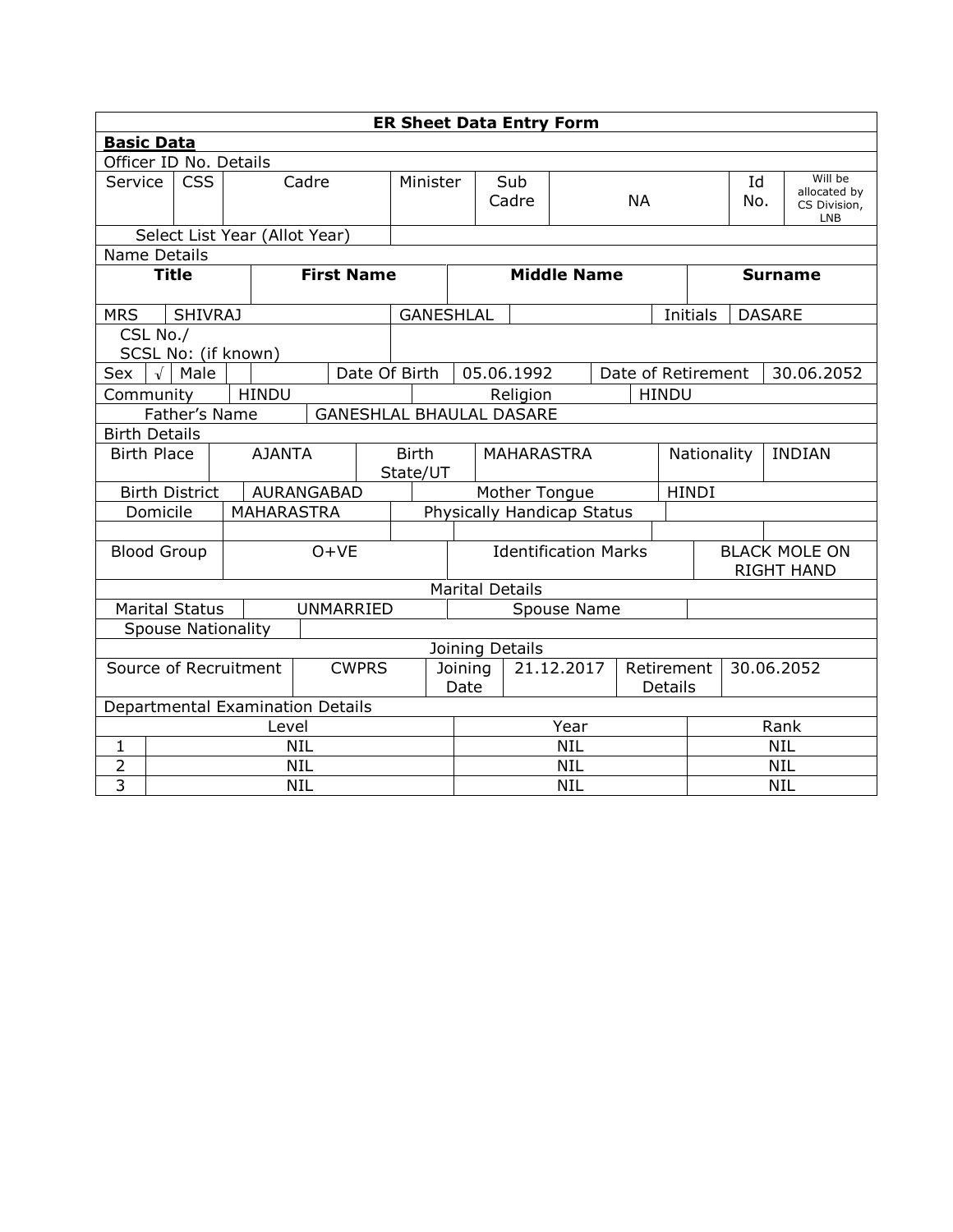## Details of deputation (if applicable)

| Name of the Office | Post held at that<br>time in parent office | Name of post<br>(selected for<br>deputation | Period of deputation |      |  |  |
|--------------------|--------------------------------------------|---------------------------------------------|----------------------|------|--|--|
| NIL                | NIL                                        | NIL                                         | Since                | From |  |  |
| NIL                | NIL                                        | NIL                                         | NIL                  | NIL  |  |  |

## Details of Foreign Visit

| SI.<br>No. | Place of Visit | Date of<br>visit | Post held at<br>that time | Whether it<br>is a<br>personal or<br>official visit | Details of visit |
|------------|----------------|------------------|---------------------------|-----------------------------------------------------|------------------|
| <b>NIL</b> | NIL            | NIL              | NIL                       | NIL                                                 | NIL              |

## Transfer/Posting Detail (if applicable)

| Place                                                                                                     |            | Period of posting        |              |  |                          |              |  |  |
|-----------------------------------------------------------------------------------------------------------|------------|--------------------------|--------------|--|--------------------------|--------------|--|--|
|                                                                                                           |            |                          | Since        |  | From                     |              |  |  |
| NIL                                                                                                       |            |                          | NIL          |  | <b>NIL</b>               |              |  |  |
| Remarks (if any)                                                                                          |            |                          |              |  |                          |              |  |  |
| Language known                                                                                            |            |                          |              |  |                          |              |  |  |
|                                                                                                           |            |                          | <b>Read</b>  |  | Write                    | <b>Speak</b> |  |  |
| $\mathbf{1}$<br>Indian Language                                                                           |            | <b>HINDI</b>             | <b>YES</b>   |  | <b>YES</b>               | <b>YES</b>   |  |  |
| Known                                                                                                     |            |                          |              |  |                          |              |  |  |
| 2                                                                                                         |            | <b>ENGLISH</b>           | <b>YES</b>   |  | <b>YES</b>               | <b>YES</b>   |  |  |
| $\overline{3}$                                                                                            |            | MARATHI                  | <b>YES</b>   |  | <b>YES</b>               | <b>YES</b>   |  |  |
|                                                                                                           |            |                          |              |  |                          |              |  |  |
|                                                                                                           |            |                          |              |  |                          |              |  |  |
|                                                                                                           |            |                          |              |  |                          |              |  |  |
| Foreign Languages                                                                                         |            | NIL                      | <b>NIL</b>   |  | NIL                      | NIL          |  |  |
| 1                                                                                                         |            |                          |              |  |                          |              |  |  |
| $\overline{2}$                                                                                            |            | NIL                      | <b>NIL</b>   |  | <b>NIL</b>               | NIL          |  |  |
| $\overline{3}$                                                                                            | <b>NIL</b> | <b>NIL</b><br><b>NIL</b> |              |  |                          |              |  |  |
| Qualification (Use extra photocopy sheets for multi qualifications, experience, training, awards details) |            |                          |              |  |                          |              |  |  |
| Qualification                                                                                             |            |                          | Discipline   |  | Specialization 1         |              |  |  |
|                                                                                                           |            |                          |              |  |                          |              |  |  |
|                                                                                                           |            |                          |              |  |                          |              |  |  |
| B.E.                                                                                                      |            |                          |              |  |                          |              |  |  |
|                                                                                                           |            |                          | <b>CIVIL</b> |  |                          |              |  |  |
|                                                                                                           |            |                          |              |  | <b>CIVIL ENGINEERING</b> |              |  |  |
| Year                                                                                                      |            | Division                 | <b>CGPA</b>  |  | Specialization 2         |              |  |  |
| 2014                                                                                                      |            | FIRST CLASS WITH         |              |  |                          |              |  |  |
|                                                                                                           |            |                          |              |  |                          |              |  |  |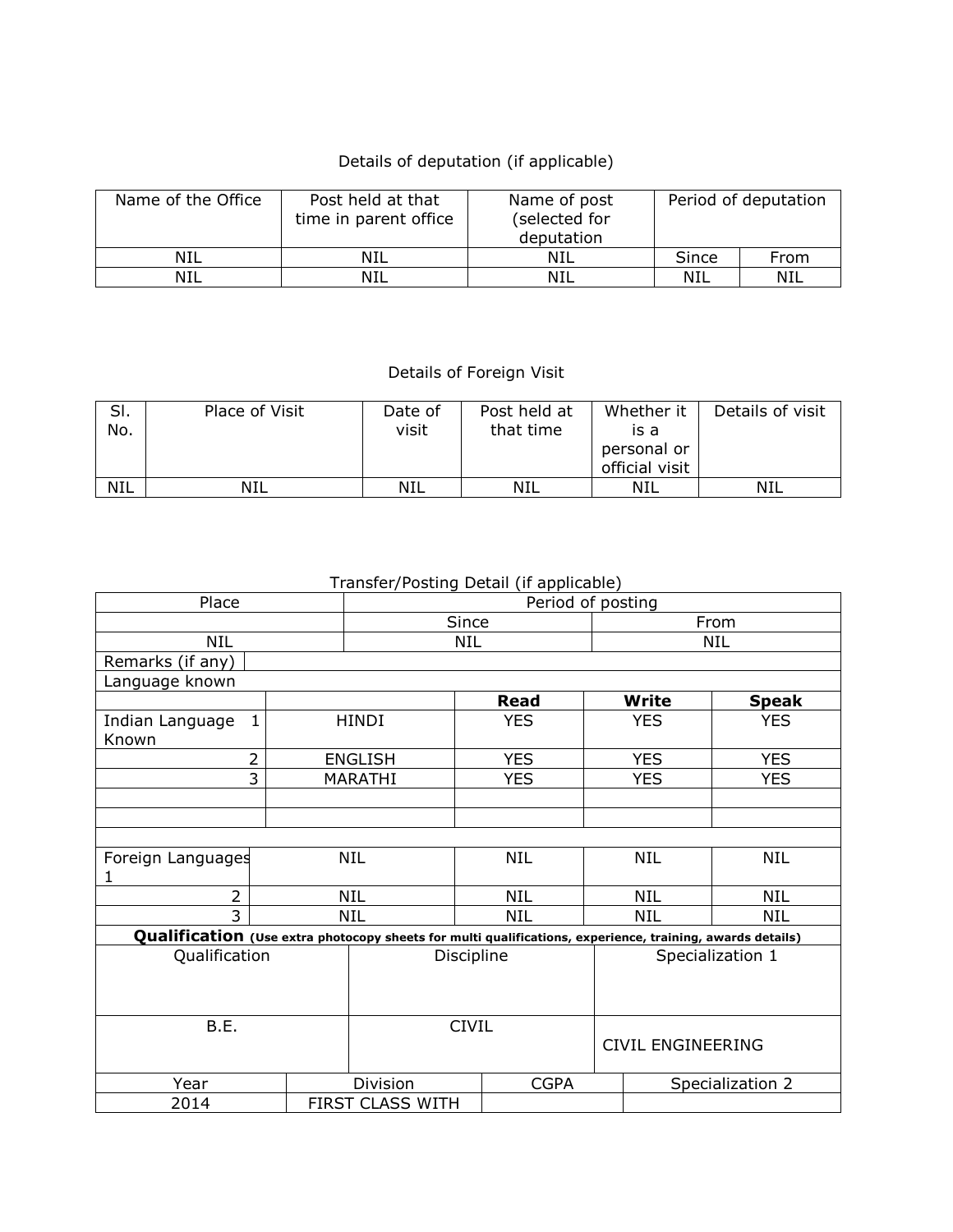|                      |                                                                                               |  |      | <b>DISTINCTION</b>                      |                                                 |                   |                             |             |  |                                  |               |  |  |
|----------------------|-----------------------------------------------------------------------------------------------|--|------|-----------------------------------------|-------------------------------------------------|-------------------|-----------------------------|-------------|--|----------------------------------|---------------|--|--|
|                      | Institution                                                                                   |  |      | University                              |                                                 |                   | Place                       |             |  |                                  | Country       |  |  |
|                      | <b>JAWARLAL NEHRU</b>                                                                         |  |      | <b>DR BABASAHEB</b><br><b>AURANABAD</b> |                                                 |                   |                             |             |  | <b>INDIA</b>                     |               |  |  |
|                      | <b>ENGINEERING</b>                                                                            |  |      |                                         | <b>AMBEDKAR</b>                                 |                   |                             |             |  |                                  |               |  |  |
| COLLEGE, AURANGABAD  |                                                                                               |  |      |                                         | <b>MARATHWADA</b>                               |                   |                             |             |  |                                  |               |  |  |
|                      | <b>UNIVERSITY</b>                                                                             |  |      |                                         |                                                 |                   |                             |             |  |                                  |               |  |  |
| <b>Experience</b>    |                                                                                               |  |      |                                         |                                                 |                   |                             |             |  |                                  |               |  |  |
|                      | Type of Posting                                                                               |  |      |                                         | GROUP `B'                                       |                   |                             |             |  |                                  |               |  |  |
|                      |                                                                                               |  |      |                                         |                                                 |                   |                             |             |  |                                  |               |  |  |
|                      | Designation                                                                                   |  |      |                                         |                                                 |                   | <b>DRAFTSMAN GRADE-I</b>    |             |  |                                  |               |  |  |
|                      |                                                                                               |  |      |                                         |                                                 |                   |                             |             |  |                                  |               |  |  |
|                      | Ministry                                                                                      |  |      |                                         |                                                 |                   | MINISTRY OF WATER RESOURCES |             |  |                                  |               |  |  |
|                      |                                                                                               |  |      |                                         |                                                 |                   |                             |             |  |                                  |               |  |  |
|                      | Office                                                                                        |  |      |                                         |                                                 |                   |                             | CWPRS, PUNE |  |                                  |               |  |  |
|                      |                                                                                               |  |      |                                         |                                                 |                   |                             |             |  |                                  |               |  |  |
|                      | Experience Subject                                                                            |  |      |                                         |                                                 | Period of Posting |                             |             |  |                                  |               |  |  |
|                      | Major                                                                                         |  |      |                                         | Minor<br>From                                   |                   |                             |             |  |                                  | To            |  |  |
|                      |                                                                                               |  |      |                                         |                                                 |                   |                             |             |  |                                  |               |  |  |
|                      | Note:-Refer the Annexure to fill above Major, Minor Subjects and below given training subject |  |      |                                         |                                                 |                   |                             |             |  |                                  |               |  |  |
| Training             |                                                                                               |  |      |                                         |                                                 |                   |                             |             |  |                                  |               |  |  |
| <b>Training Year</b> |                                                                                               |  |      |                                         | <b>Training Name</b><br><b>Training Subject</b> |                   |                             |             |  |                                  |               |  |  |
|                      |                                                                                               |  |      |                                         |                                                 |                   |                             |             |  |                                  |               |  |  |
|                      |                                                                                               |  |      |                                         | <b>Field Visit Country</b>                      |                   |                             |             |  | Field Visit Place (within India) |               |  |  |
|                      |                                                                                               |  |      |                                         |                                                 |                   |                             |             |  |                                  |               |  |  |
|                      | <b>Sponsoring Authority</b>                                                                   |  |      |                                         | Duration<br>Period of Training                  |                   |                             |             |  |                                  | Result        |  |  |
|                      |                                                                                               |  | From |                                         | To                                              |                   | in Weeks)                   |             |  |                                  | Qualified     |  |  |
|                      |                                                                                               |  |      |                                         |                                                 |                   |                             |             |  |                                  | Not Qualified |  |  |
|                      |                                                                                               |  |      |                                         | <b>Awards/Publications</b>                      |                   |                             |             |  |                                  |               |  |  |
|                      | Type of Activity:                                                                             |  |      |                                         | Academic                                        |                   |                             |             |  |                                  | Non Academic  |  |  |
| <b>Activity Area</b> |                                                                                               |  |      |                                         | <b>Activity Subject</b>                         |                   |                             |             |  | <b>Activity Title</b>            |               |  |  |
|                      |                                                                                               |  |      |                                         |                                                 |                   |                             |             |  |                                  |               |  |  |
| Day                  | Month                                                                                         |  | Year |                                         | Activity<br><b>Description/Remarks</b>          |                   |                             |             |  |                                  | Level         |  |  |
|                      |                                                                                               |  |      |                                         |                                                 |                   |                             |             |  |                                  |               |  |  |

- Note: (i) Concerned CSS Officer is responsible for the correctness of information sent through ER Sheet proforma.
	- (ii) Subject to verification by the concerned administrative authorities.

Date : 22.12.2017 Place : PUNE

Information checked and verified – by Signature of Officer

| Section        | Ministry/  |                 |  |
|----------------|------------|-----------------|--|
| <b>Officer</b> | Department |                 |  |
| E-mail id      | Room NO.   | <b>Building</b> |  |